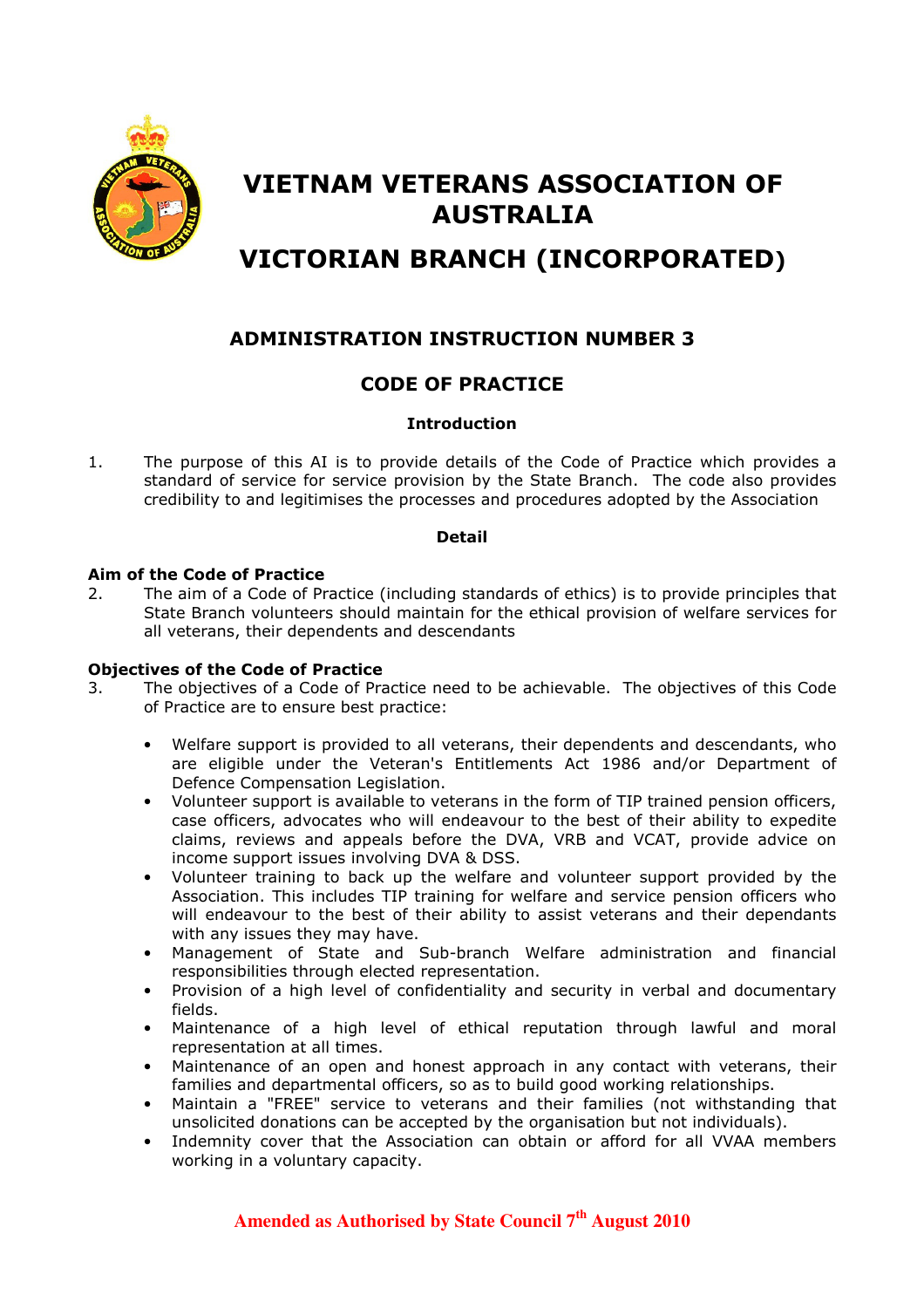#### Ethics

- 4. Volunteers are the "shop front" of the Association and have an obligation to act with honesty, accuracy and fairness at all times:
	- When dealing with veterans, their families, carers, government departments, exservice organisations, politicians and the general public-either written or verballythose actions must be relevant, accurate and truthful to the best knowledge of the volunteer.
	- Provide legitimate and credible responses to all welfare compensation and health issues in support of veterans, their families and carers whilst demonstrating a very high level of confidentiality.
	- Provide veterans their families and carers with access to TIP trained Volunteers who have an understanding of the different legislation that may cover all aspects of welfare.
	- Volunteers acting on behalf of the association are NOT to offer advice, but are to table all the options, including the strengths and their weakness of those options, so that the veteran may make an informed decision.

#### Authority.

5. The Association's operations are based on the National Constitution and within Victoria are guided by the Administration Instruction as approved by the State Council.

#### Funding

- 6. From time to time there are funding opportunities from government and both the State Executive and Sub-Branches may be able to apply for a grant. Any monies received must be credited to a Welfare Account. It is important that all applications are submitted with credibility and in a professional manner as they reflect on the Association. Other aspects to consider are:
	- The State Office should be consulted about any funding application in writing. If the State Executive makes an application, Sub-Branches should be informed at the next State Council meeting.
	- Funding through the Victorian Veterans Council must be in accordance with the relevant legislation
	- The credibility of both the State Branch and Sub-Branches relies on proper financial controls and auditing procedures of those funds received.

#### Secretarial and Administrative Support

- 7. Sound management practice protects the operational, administrative and ethical reputation of the Association through providing:
	- Minutes of all meetings
	- A correspondence register
	- A secure filling system
	- Office security (building office, desk etc)
	- Administrative advice and set standards (including supervision)
	- A property register
	- Supervision and audit of information technology systems.

#### Financial

- 8. The State Branch and Sub-Branches have a responsibility through the Treasurer to provide a credible financial and audit management practice which includes:
	- Provide an annual audited financial statement (usually with AGM minutes)
	- Provide any external audited financial statements as required (grants etc)
	- All monies, cheques or other negotiable documents are to be banked within seven days.